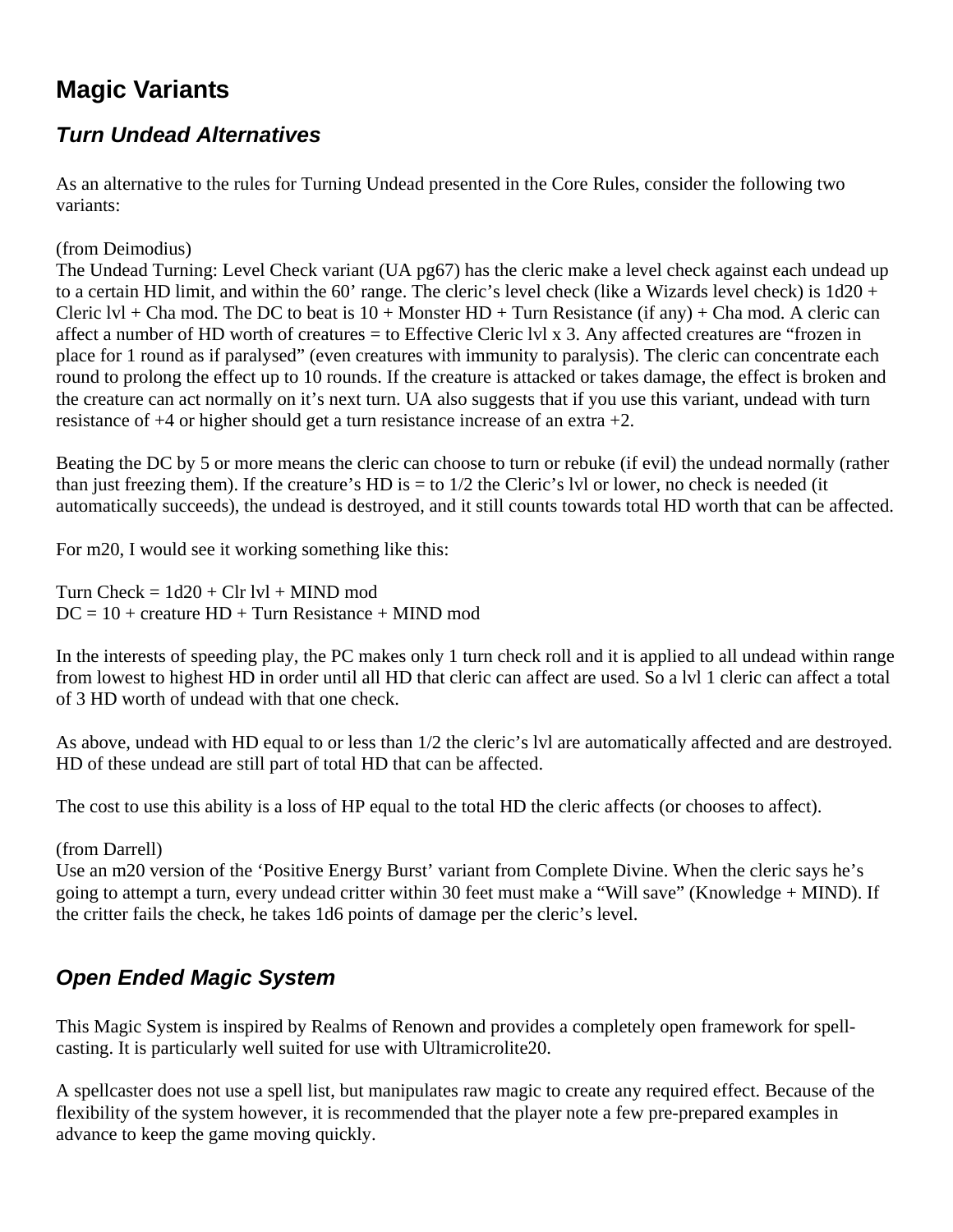To cast any spell the caster rolls his Magic Attack. If this system is being used with Ultramicrolite20 then use Know+MIND bonus as Magical Attack.

The DC depends on the type of spell.

| Spell type                       | DC                       |
|----------------------------------|--------------------------|
| Directly damaging                | Target's AC              |
| Mind affecting, unwilling target | 10+opponent's MIND bonus |
| Willing target/Self              |                          |
| Inanimate object                 | 10*                      |

\*Special materials and locations may be more or less susceptible to magical manipulation.

Each spell cast (failed or otherwise) that day increases the DC by  $+2$ .

If a d20 rolls a natural twenty, add and roll again. If further natural twenties are rolled, continue adding and rolling.

For every 5 points (or part thereof) above the DC the caster may add 1 point to damage, range, area of effect or duration. If they are unstated, then the defaults are used.

| <b>Spell Attribute</b> | Default | Each point allocated adds |
|------------------------|---------|---------------------------|
| Damage                 | 0       | $1d6*$                    |
| Range                  | Touch   | $30^{\circ}$              |
| Area of effect         | 0       | 10' radius                |
| Duration               | Instant | 1 round                   |

\*1 Hit in Ultramicrolite20

"Damage" could be positive energy to make it a healing spell instead recovering 1d6 damage per point. Transformation spells must exceed the hp of the target to be successful. Turning a 6hp commoner into a frog for a few rounds is simple; doing the same to a dragon is considerably more difficult, and will likely take several rounds and a lot of courage!

A spell lasts as long as the caster concentrates (performing no other action) or as long as it's stated duration.

#### Examples

Norris the Elder is a 5th Level Mage with MIND 16. His Magical Attack is (5+3) +8. Norris has been captured by Gnolls and wishes to teach the leader a lesson. From within his wooden cage he throws a fireball into the centre of the gnoll gathering, targeting the campfire (DC10) 20' away. He rolls  $18+8 = 26$ . That's 4 points to to put in to the fireball, so one goes into Range, two into damage and one into Area of Effect. All Gnolls within 10' of the campfire take 2d6 damage and start patting out singed fur, howling in pain. Norris chuckles.

Norris is beaten badly for this stunt and is back in the cage, down to just 3hp. He casts Heal on himself (DC0,  $+2$  as it's his second spell that day). He rolls  $10+8 = 18$  which exceeds DC2 by 16 points. He allocates all four points to "damage" and heals 4d6hp. He's back to full health.

Deciding it's time to make a break for freedom, Norris tries to use magical force to break the back of the cage. The bars are strong wood (DC10+4 as this is his third spell today). Norris rolls a natural 20, then a 12 for a total of (20+12+8) 40. That gives him 5 points to play with. Wanting to do it slowly so as not to attract attention, he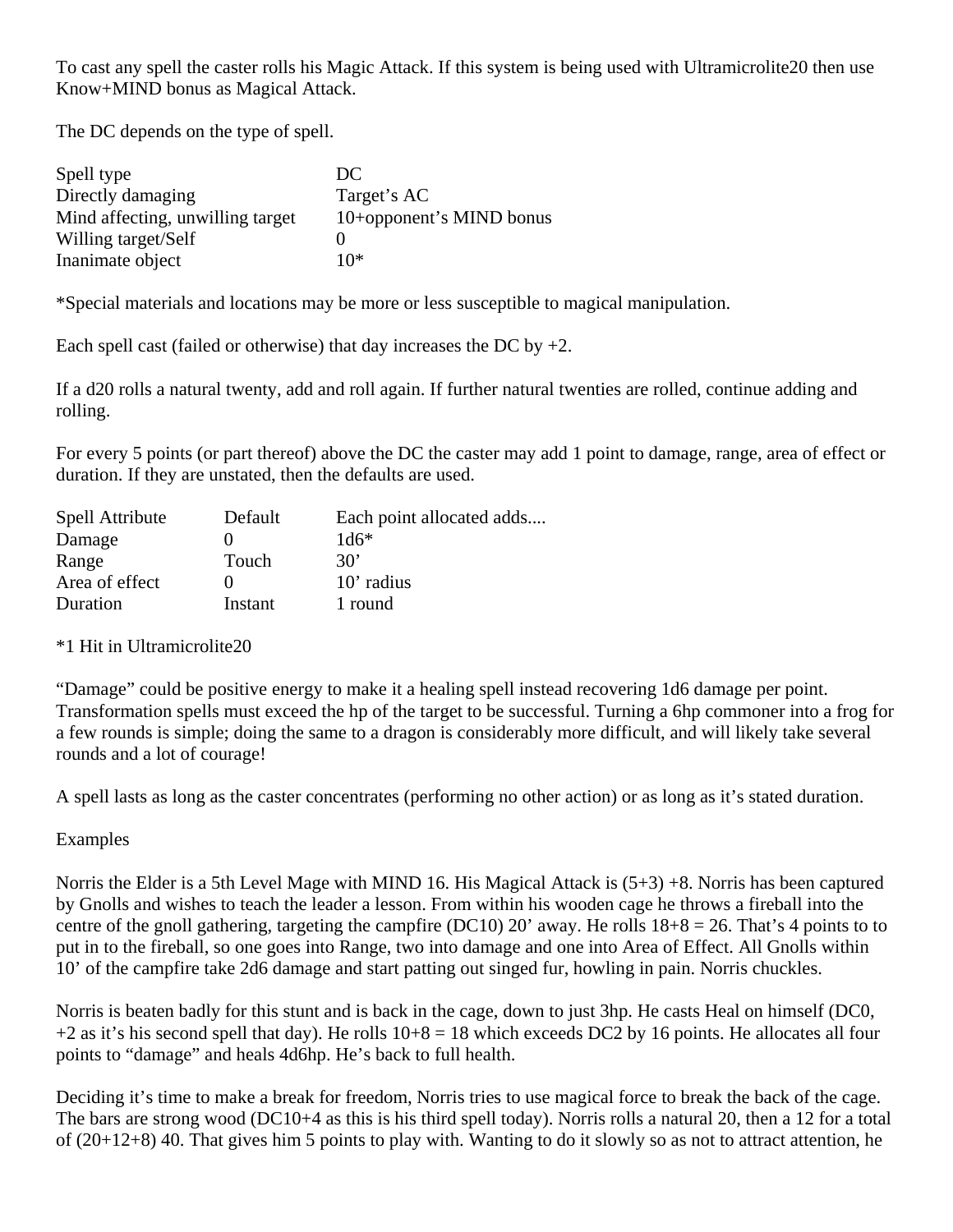puts one point into damage (1d6), 3 into rounds and the GM ok's 1 point being spent to keep everything silent. By the time the Gnolls notice the hole in the bars, Norris is long gone.

### *New Magic Items*

While any magic item from the SRD or published adventures is usable with Microlite20, there is room for a few more which are unique to the system. These items work according to the rules given in Microlite20 and can be used in place of published treasure.

#### Cyrdwa's Torc

A plain silver circlet worn around the forehead. A grants +2 MIND and the ability to speak and read Elven while worn. Named after a famed Elven philosopher

#### Guildsmen's Gloves

These are long black gloves often worn hidden. Closely associated with a large thieve's guild; if spotted being used by a non-member they will often take steps to retrieve them. They grant +2 DEX when worn.

#### Hill Giant Breastplate

A plain looking breatplate of dull steel, crudely shaped to look like rippling muscles. It grants the wearer the usual  $+5$  AC, and also  $+2$  STR. Anyone using this for a period of time begins to have strange, primitive dreams leading to a fear that it is cursed in some way.

#### Holy Symbols

A Cleric wielding a Holy Symbol of his faith gains a +4 bonus on checks to Turn Undead. A non-cleric can attempt to Turn Undead using the Holy Symbol. They make a single Magic Attack with a DC equal to the current Hit Points of the Undead, though do not gain the +4 bonus.

#### Spellstaves

A spell staff can look like any common staff, varying in size and style from a stout walking stick up to an ornate creation higher than the wielder's head. It's form is no measure of power, however, for the plainest staff often holds the most power. Spell staves come in two types - Magestaffs, and Mitres. As the name implies, a Magestaff is useful only to a Mage (it is a plain, non-magic staff in anyone else's hands), and a Mitre to a Cleric. In all other respects, their powers and method of creation are the same.

Spellstaves hold Hit Points that are usable for casting spells. These can be used in place of the caster's own Hit Points to power any spell, up to the limit of it's own resources. The caster can choose at the point of casting whether to fuel the spell using her own Hit Points, or those contained in the staff.

Spellstaves are infused with power in a special ceremony involving at least three spellcasters of the same type (Magi or Clerics) whose total level is equal to the number of Hit Points to be implanted in the staff. For example, three 5th Level Magi could implant a total of 15 HP into a staff in one ceremony. All participants must be willing. The loss of Hit Points is shared evenly between the participants, and recovered after 8 hours rest, as per the rules for spellcasting.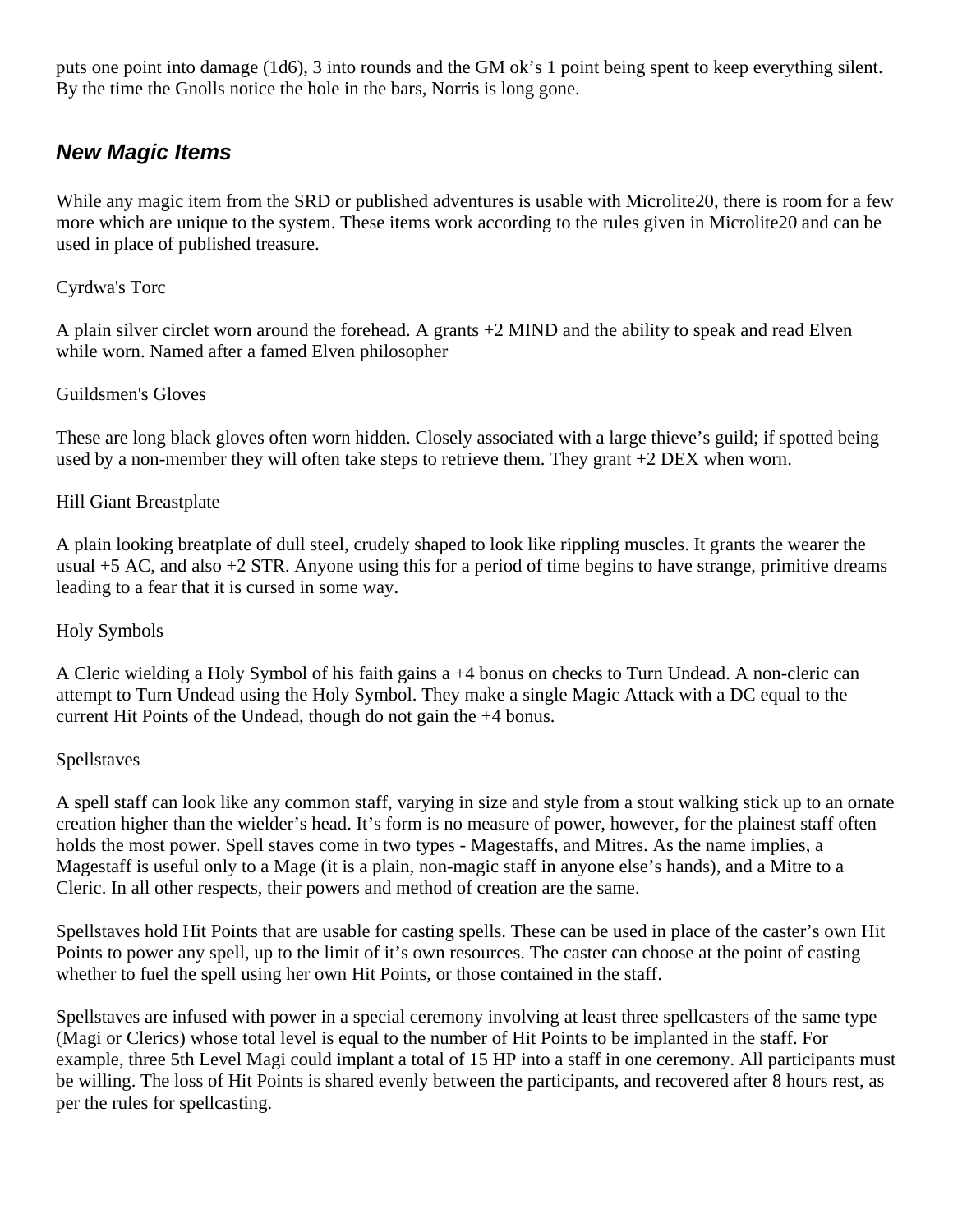Spellstaves can be recharged at any time, and there is no known limit to the amount of Hit Points a spellstave can store. In legend, the Godking of Rhul was said to hold a Mitre donated by a grateful populace which held over a 10,000 Hit Points of power.

If a spellstave is broken it unleashes the stored magical energy in a single powerful blast. It does 1d6 damage per 5 Hit Points stored to a range of 10' per 5 HP. It is said that Rhul was once a green and verdant land, completely unlike the blasted desert it is today. One can only theorise what became of the Godking's Mitre.

### *Magic Points*

As an alternative to using hit points (hp) to fuel spells, give magi and clerics a magic point (mp) pool equal to their maximum hit point total. Use these to cast spells. Magic points regenerate after eight hours of rest.

 Example: Max is a mage-1. He has STR 10, 16hp and 16 magic points. He casts 5 magic missiles spell. This is a level 1 spell costing  $2x1+1=3$  points each, for a total of 15 magic points, leaving him with one magic point.

In an emergency, a mage or cleric can convert hit-points to magic-points at a rate of 2:1. The hit-points thus converted will regenerate after eight hours of rest, just like magic points. They cannot be healed any other way.

 Example: Having cast 5 magic missiles, Max casts another one in desperation; he needs three magic points but has only one. He can invest four hit points to make up for the lacking two magic points. He's down to 12hp and 0mp. Best of luck, Max.

### *Magic Item Creation*

Clerics and Wizards gain the ability to make magic items at certain class levels. This translates to being able to buy these items, but at half their usual purchase price. This represents the raw materials required to make the item. Making items requires equipment (a forge, etc), the right skills and time as per the existing item creation rules. Making magic items does not cost XP.

Here's when Wizards and Clerics can make stuff:

1 Scroll 3 Potion and Wondrous Item 5 Wand, Arms and Armor 9 Rod 12 Staff, Ring

(Basically the same as the feat prerequisites)

## *Kami Magic*

This is an optional magic system that can co-exist with other magic systems. This is a system for clerics, since it involves intercession with the spiritual world and constrains the kind of magic that can be worked.

Kami are spirits; virtually everything has a spirit, from the table to plants to bugs. To effect simple spell, all the cleric has to do is reach into the spirit world and pull a kami's essence into the real world. Pulling a firefly kami into the real world might effect a light spell, for example.